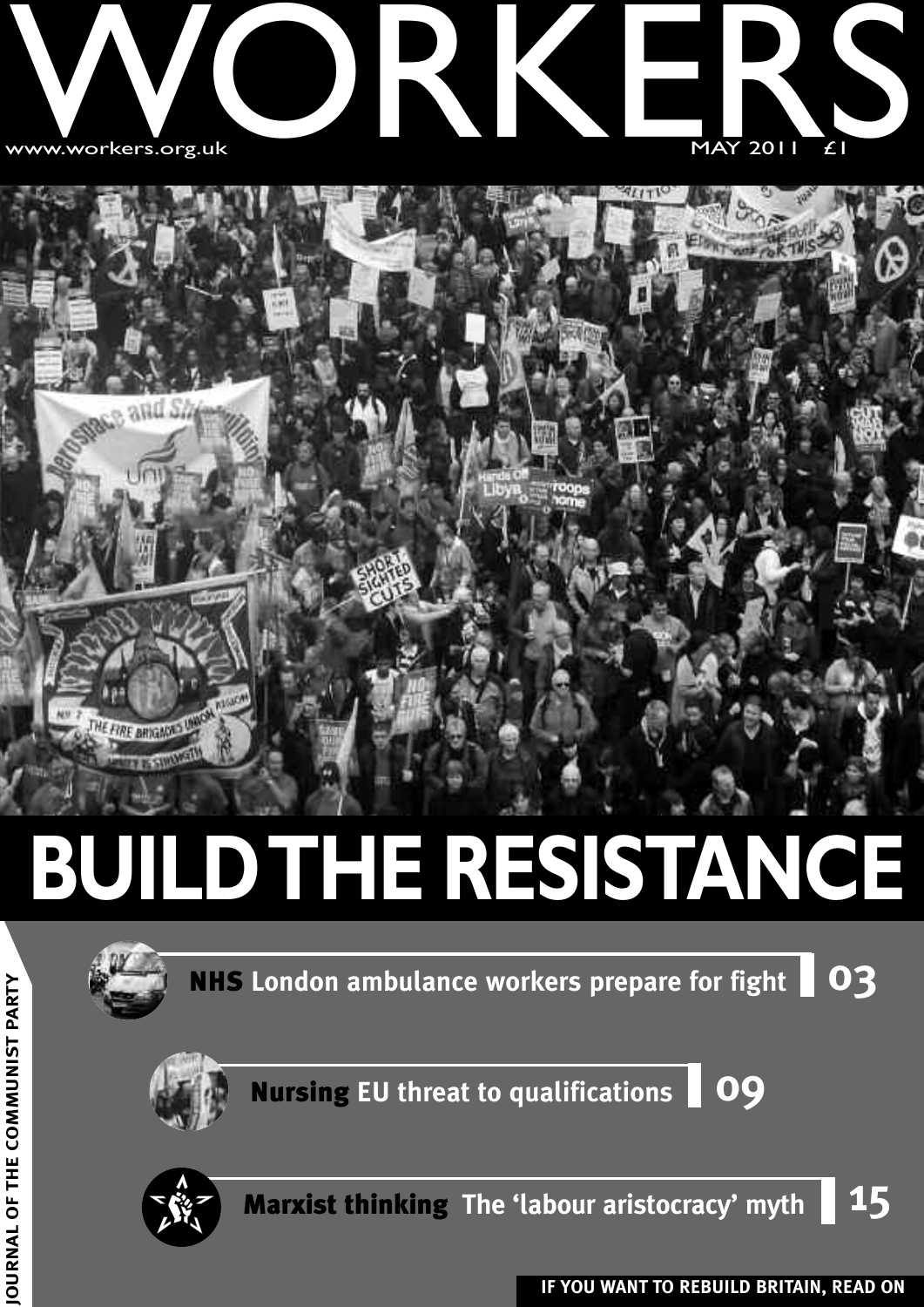# WORKERS

# $66'$ More wars, says Brussels

**IT ALMOST seems as if every failed leader in the world wants a piece of the war in Libya. Obama, Cameron, Sarkozy...and now the European Union is using it to brush up its plans for intervention – as if being the world capital of banking debt were not enough.**

**On 6 April, Zsolt Nemeth, speaking in the name of EU Foreign Minister Catherine Ashton, warned of more military interventions to come. He said, "Over the past three weeks both the European and the international community have shaped a very clear philosophy under the motto of 'the responsibility to protect' … and that should be a warning sign to Yemen, Bahrain and indeed to all of those countries which maintain authoritarian regimes."**

**Whereas this is Britain's 46th post-1945 military intervention in the Middle East, the European Union has a fair bit of catching up to do. But it has in Ashton an ideal puppet, completely wooden and completely controlled by others.**

**The notion of an EU Foreign Minister would be laughable if it weren't so dangerous. Ashton is said to have offered "two battle groups" to "support aid", provided the UN gives the go-ahead.**

**The intentions of the EU are aggressive.**



WORKERS is published by the Communist Party of Britain (Marxist-Leninist) 78 Seymour Avenue, London N17 9EB www.workers.org.uk ISSN 0266-8580 Issue 147, May 2011

**This organisation, born in the guise of an economic alliance of European nations, is now strutting its stuff as a military power to rival the US on the world stage. Except that it obeys the commands of the US. And that the EU member states can't agree among themselves.**

**So instead we have Sarkozy and Cameron posing with Obama as standing up for "the Libyan people" while bombing them, and not mentioning their oil.**

**By its charter the UN Security Council is allowed to intervene only if there is "a threat to international peace and security". The Libyan government has not attacked another nation, so it poses no such threat. Russia, China, India and the 53 countries of the African Union are calling for an immediate ceasefire and oppose any military intervention.**

**How is the intervention to be managed? NATO is proving to be a troublesome beast, with members such as Turkey not as gung-ho as others would like. So don't be surprised if the European Union uses the Libyan crisis to dust off its idea of a European Defence Force, an EU army ready to intervene anywhere – and particularly inside the EU – where the interests of Brussels are threatened.** 



Cover photo: part of the huge crowd on the Embankment waiting to move off on 26 March. See "Build the resistance", back page.

### **Contents – May 2011**

Warning on ambulance cuts, p3; Lincolnshire revolt over academies plan,<br>p<sub>4</sub>; The euro – zone of debt and failure, p5; A day to build on – 26 March Warning on ambulance cuts, p3; Lincolnshire revolt over academies plan, p4; The euro – zone of debt and failure, p5; A day to build on – 26 March in pictures, p6

**Features** EU directive undermines nursing, p9; Thirty years of attacks on social **09** EU directive undermines nursing, p9; Thirty years of attacks on social housing – no wonder there's a crisis, p10; Cuba – the "dictatorship of the proletariat" means democracy for the workers, p12



The profit-lined road to motorway madness, p14

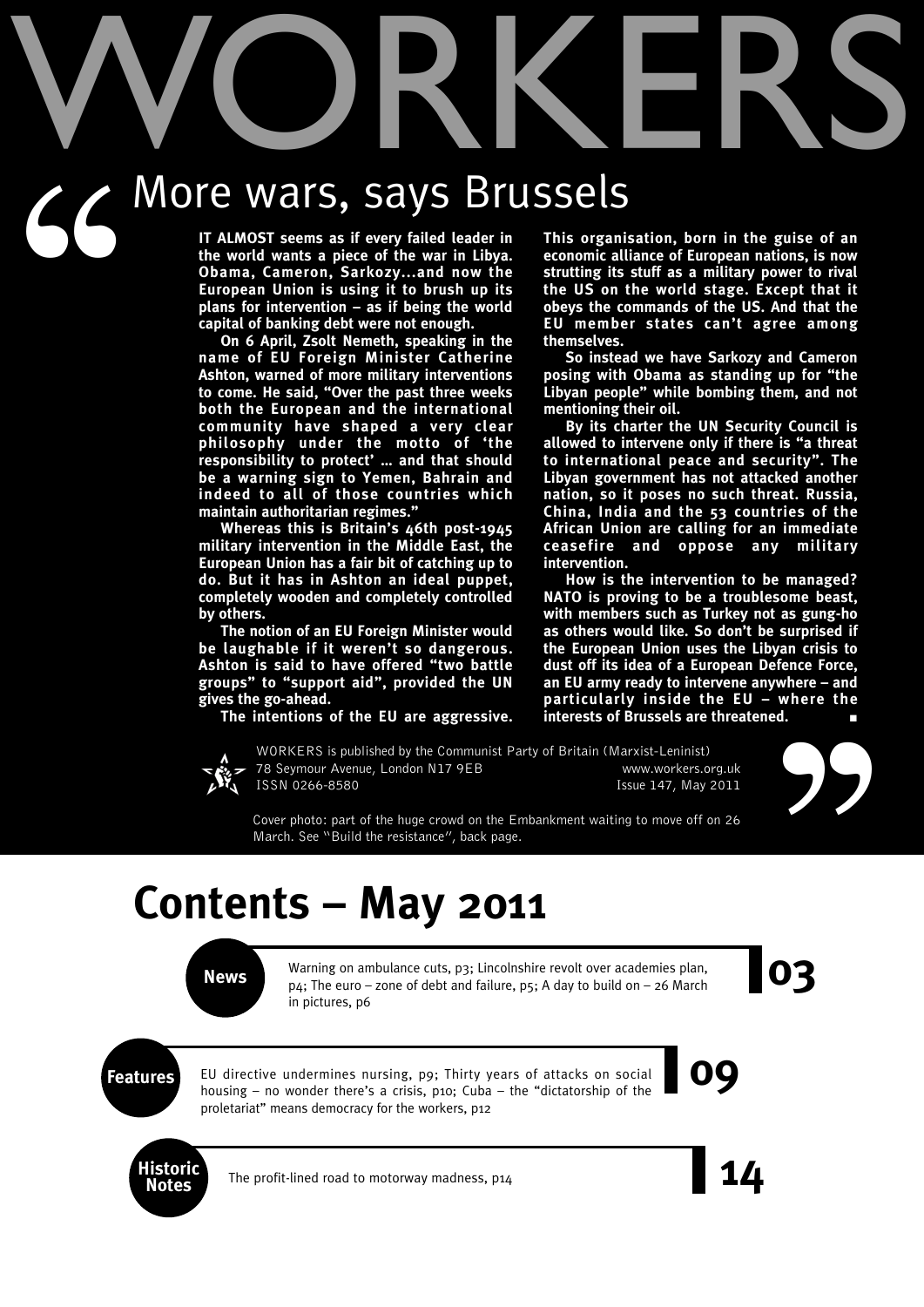

| <b>NHS</b>         | Ambulance cuts warning      |
|--------------------|-----------------------------|
| PFI                | Profits, but hardly any tax |
| <b>EDUCATION</b>   | Strike over cuts            |
| <b>ACADEMIES</b>   | Lincolnshire revolt         |
| <b>JOURNALISTS</b> | Fighting for quality        |
| <b>TRADE</b>       | <b>Record deficit</b>       |
| <b>EURO</b>        | Zone of debt and failure    |
| <b>LONDON</b>      | Child poverty capital       |
| <b>EUROBRIEFS</b>  | The latest from Brussels    |
| <b>WHAT'S ON</b>   | Coming soon                 |
|                    |                             |

### **Ambulance cuts warning**

THE COALITION Government's promises regarding the National Health Service are unravelling daily. The promise that Health Service funding will be ring fenced is now seen for what it is  $-$  a lie.

The promise that front line jobs will be safe is also seen for what it is  $-$  a lie.

There is nowhere more front line in health care

than the Ambulance Service, and the London Ambulance Service (LAS), the largest in the world, the busiest in Britain, has now found out the worth of those promises in a dramatic way.

- In the next five years £53 million is to be taken out of a budget of £262 million.
- In the next year this means 162 jobs to go, 130 of which are what Cameron would call "front line".
- Over the next five years a massive 890 jobs will be lost, 560 of which will be road crews, as front line as they come.
- So between now and 2015 the LAS will lose nearly one-in-five of the staff who care directly for Londoners.

Unison, the union for ambulance staff, is warning Londoners about this appalling situation. The union within the LAS will be calling for these severe cuts in posts to be reviewed. A ballot for industrial action may also be on the way to stop a successful public service being hacked to pieces.

Pressure from health workers has already produced results – a delay to the legislative process that Unison's judicial review proceedings didn't manage to produce has come from a propaganda campaign led by Unison. Now ambulance workers are saying they need to keep the pressure on to extend the "pause" into the parliamentary recess – then anything's possible! **■**

**If you have news from your industry, trade or profession we want to hear from you. Call us on 020 8801 9543 or email to rebuilding@workers.org.uk**

### **PFI**

### **Profits, but hardly any tax**

MILLIONS OF pounds in public money is being salted away in offshore tax havens by an investment company which has put money into Private Finance Initiative schemes. BBC investigators have found that Guernsey-based HICL made £38 million profit in six months of 2010 alone from PFI public building projects (including nine NHS schemes), yet paid just £100,000 in British tax.

Last year HICL bought a 89.9 per cent stake in Portsmouth's Queen Alexandra Hospital PFI. It is estimated that £50 million is likely to paid out in dividends from QAH to the company over the next 30 years.

Nationally, banks which invested in PFI schemes have massive projected incomes for decades to come. They will receive many many times their original investments, guaranteed from the public purse, at a time when we are told we have to do without our public services to "pay back the debts". Future generations are saddled with these debts. Hospitals burdened with the debts are repaying them by cutting services to patients. QAH has cut 700 jobs in 18 months. **■**

### **WAPPING**

### **Anniversary exhibition**

AN EXHIBITION marking the 25th anniversary of the Wapping dispute in 1986 is to open at the Marx Memorial Library in London on 1 May. Organised by Unite, the National Union of Journalists, the Campaign for Press and Broadcasting Freedom and the Marx Memorial Library, it runs until 31 May. Admission free.

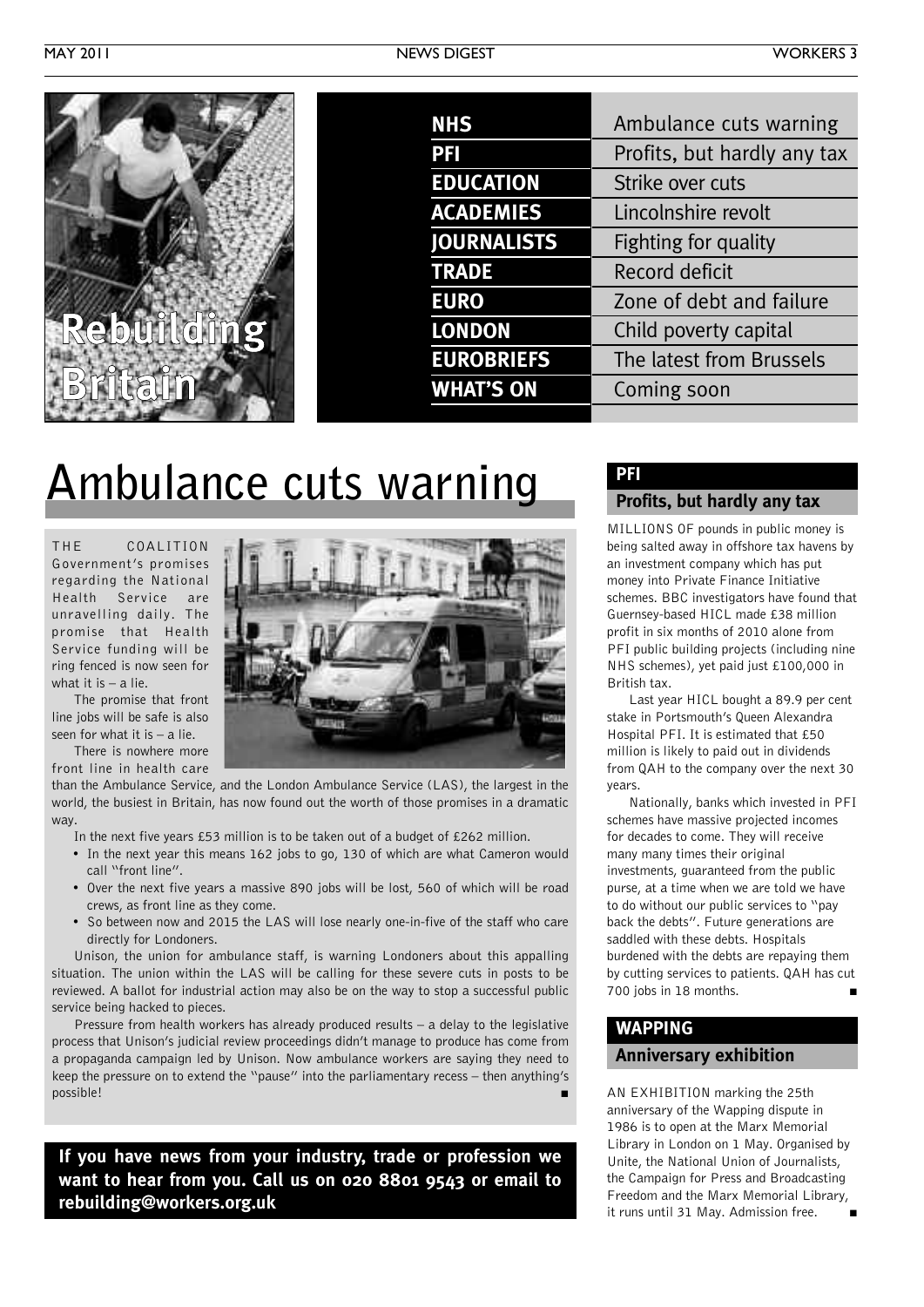### **EUROBRIEFS**

#### **The latest from Brussels**

#### **Transferring wealth**

ACCORDING TO Britain's Office for National Statistics, our net transfer of funds to the European Union rose from £5.3 billion in 2009 to £9.2 billion in 2010 – £230 for every household in the country. Britain's trade deficit with the EU rose from £14.3 billion in 2009 to £46.6 billion last year.

#### **VAT threat**

THE INSTITUTE of Directors has warned that EU proposals to harmonise VAT rules across Europe could mean the end of our VAT exemption on food, children's clothes, books and newspapers.

#### **Rent-an-MEP**

THREE MEPS have been caught agreeing to accept secret payments to change EU laws. Journalists, posing as public affairs executives, asked more than 60 MEPs if they would be interested in a paid role as an adviser. 14 MEPs, including two British MEPs, who remain unnamed, replied and met the reporters. Three MEPs from Austria, Romania and Slovenia agreed to table amendments at the European Parliament, believing they would be paid an £87,300 annual salary, a consultancy fee, or both.

#### **Champagne Catherine**

EUROPEAN UNION Foreign Minister Catherine Ashton wants PR consultants to help her promote herself in a 4-year, £8.6 million deal. Their remit includes being able to run "VIP receptions with champagne and top-of-the-range appetisers". One suspects that however much she spends, it won't be enough. She already has a spokesman, a deputy spokeswoman, a media adviser, two press offices and an in-house communications team of 12. Her External Action Service has an annual budget of 475 million euros, including a press and information budget of 15 million euros.

#### **Unethical targets**

THE NUFFIELD Council on Bioethics has branded the EU's biofuel targets as "unethical" because of the damage they cause to the environment and to people in countries where the biofuel crops are grown, and because they drive food prices up. Worldwide, growing biofuels diverts 15 per cent of world corn production to fuel cars (but not in Cuba or Venezuela, where sugarcane is used).



**Irish workers also took to the streets on 26 March. Above, part of the crowd listening to speeches in Belfast.**

### **Lincs revolt over academies**

THE PARENTS' group Save Our Schools in Louth, Lincolnshire, has exposed just how far Michael Gove's new rules for academies and free schools are able to lead to wholesale removal of schools from the remit of local authorities.

Since 2002, Lincolnshire's school improvement services have been outsourced to CfBT Education Trust, a "not for profit" consultancy (formerly the Centre for British Teachers). The county's head of school improvement, Andy Breckon, is also the director of CfBT in Lincolnshire. Earlier this year, Breckon sent a letter to all primary heads and chairs of governors (leaked to the parents), setting out proposals for their schools to leave the local authority and become academies run by CfBT Schools' Trust.

The letter explained that schools would pay a membership fee to CfBT, but would be better off financially than if they stay with the local authority. It also claimed that senior county councillors were supporting the proposal. Parents were not informed or consulted. Louth Save Our Schools understands that the proposal has not been approved in a council meeting either. There has been no public discussion. Although governors have to consult on plans to become academies, Gove allows them to wait until after the application and approval process has been completed!

Local primary heads and governors appear to be afraid that CfBT is implying that they will be unlikely to continue if they do not comply with the proposal. NUT rep Sally Lockren said "it looks like we are looking at the end of state education in Lincolnshire".

Until 2010 a proposal such as this coming from an outsourced company with a contract to run local authority services would have been deemed a conflict of interest. Not so now. The 2010 Academies Act enabled schools themselves to choose to become academies – the local authority has no say.

Organisations like CfBT grew massively under the last government. CfBT had an income in 2009-10 of £151 million. It employs 2,400 people worldwide. It runs seven private schools and academies in Oxford and London. It runs school improvement services for Lambeth, Ofsted inspections, school support in Abu Dhabi, Singapore and Brunei, and teacher training in India. **■**

### **AUDITORS**

### **Flawed…and rich**

LAST JANUARY the House of Lords Select Committee on Economic Affairs concluded that the International Financial Reporting Standards (IRFS), used by British accountancy firms, as dictated by EU edict, was fundamentally flawed.

In April it concluded that auditors are as bad as the accountants and their flawed rules. Their report, "Auditors: Market concentration and their role", said that 99 out of 100 FTSE top companies were audited by the big four – KPMG, Ernst & Young, PriceWaterhouseCoopers, Deloitte – and all are slated for "missing" the financial crisis which engulfed capitalism.

The Lords are now calling for an investigation into the big four for monopoly and uncompetitive practices. PriceWaterhouseCoopers audited Northern Rock and Royal Bank of Scotland and found no error or concerns prior to their collapse – a mere £7 million fee! The big four companies made between them in 2009 nearly £8 billion in profit. **■**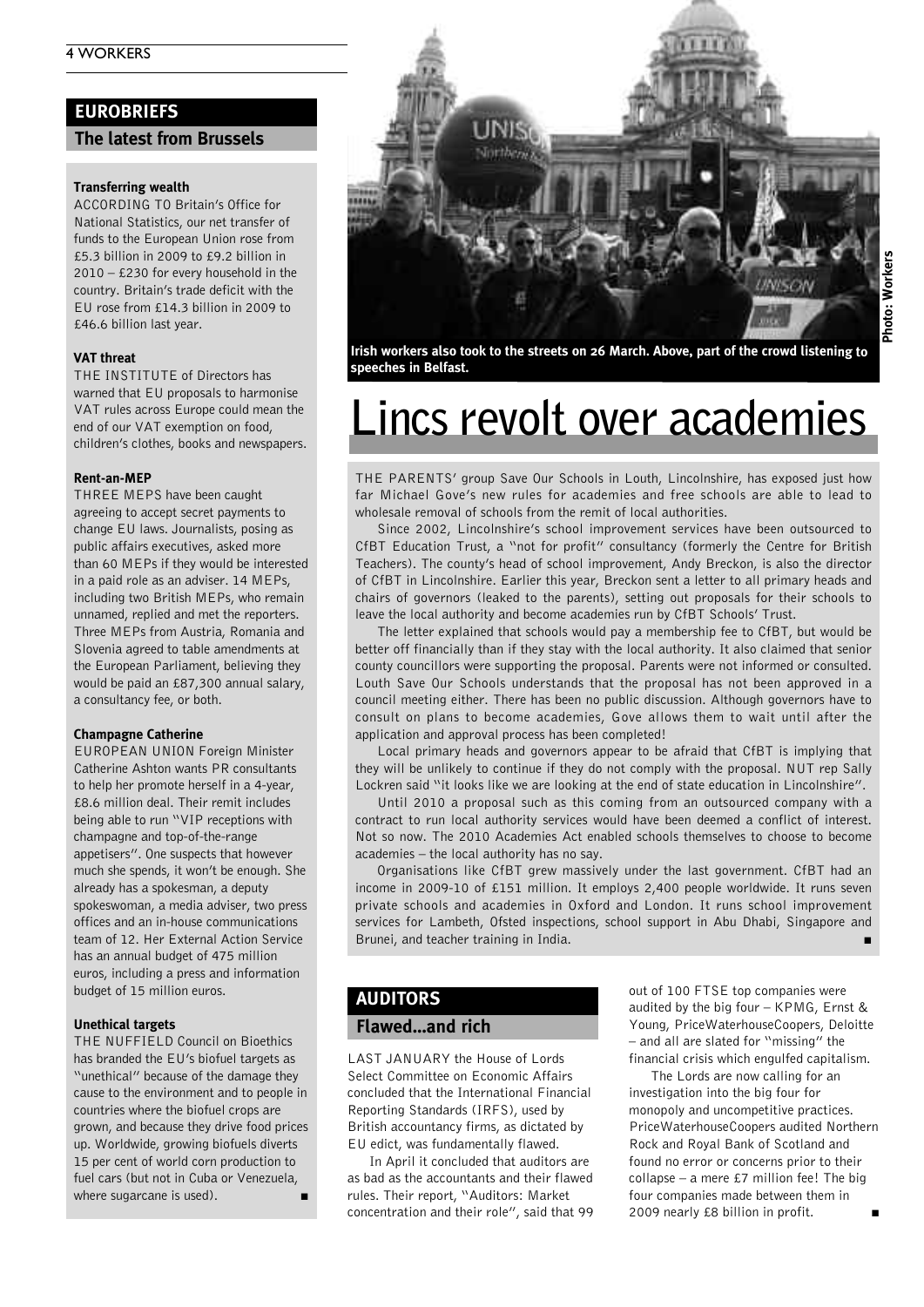### **JOURNALISTS**

### **Fighting for quality**

MEMBERS OF the National Union of Journalists (NUJ) at North London and Herts Newspaper Group went on strike on 19 April in the fight for quality journalism and against job loss. Just three journalists are producing nine local newspapers. The strike was due to end on 3 May.

The action came just ten days after the NUJ's Delegate Meeting in Southport, where delegates voted unanimously to support chapels (office branches) resisting job cuts and other attacks.

"Our members are to be congratulated for fighting for quality local journalism and for their tenacity. Do all you can to support the strikes that are coming," said general secretary-elect Michelle

#### Stanistreet.

Journalists at Newsquest titles in South London began a work to rule on 15 April. The 27 NUJ members want cut editorial space restored. Meanwhile, 80 journalists in the north of England are balloting on industrial action to stop plans by Newsquest to axe jobs in Darlington and York. Members at Darlington, Durham, Northallerton, Bishop Auckland and York are taking part in the ballot. **■**

### **TRADE**

### **Deficit record**

BRITAIN'S DEFICIT on trade in goods rose to a record £98 billion in 2010. Spending on new equipment and machinery fell by 1.8 per cent in the last quarter of 2010. **■**

### **The zone of debt and failure**

ON 1 APRIL, the Irish government announced that another £21 billion would go on bailing out Ireland's bankers, bringing the total to £61 billion, equivalent to 45 per cent of the country's GDP. And the debt is still too great.

Things are as bad in Portugal. Since May last year, the European Central Bank (ECB) has bought possibly 20 billion euros of government debt from Portugal. With European taxpayers bailing out the country via its banking sector, Portugal's banks are using money they do not have in order to lend to the Portuguese government, knowing that the ECB will provide credit. This use of overvalued low-quality collateral to gain huge loans was one of reasons for the whole subprime crisis. Portugal is supposed to raise 39.4 billion euros this year – 25 per cent of its national wealth.

A bail-out could end up costing 80 billion euros, with Britain liable for 4.3 billion euros. For the Portuguese people, it will mean wage cuts, spending cuts, attacks on unions and privatisations. But cutting the incomes of the people who service the debt, without cutting the bondholders' incomes, won't reduce the debt.

Bail-outs are short-term loans. They land over-indebted nations with more highlypriced debt that they can't afford. Eurozone members will still be stuck with an overvalued currency. Meanwhile, the money loaned pours straight into bankers' pockets.

The bond market used by countries to raise money punishes those that cut rapidly, like Ireland, Portugal and Spain, killing their economic growth. Countries that tried to pay off their debts immediately with huge cuts have suffered most: all the countries that have implemented fiscal austerity policies saw their GDP fall in the fourth quarter of 2010: Greece (-1.4 per cent), Iceland (-1.5 per cent), Ireland (-1.6 per cent), Portugal (-0.3 per cent) and Britain (-0.5 per cent). Countries like South Korea, which have had the biggest stimulus packages, paid for with higher debt, have recovered fastest.

Now the ECB has raised the cost of borrowing, even though in Portugal bank loans are already falling: that reduces domestic demand, employment and investment, further harming the economy.

The International Monetary Fund's Global Financial Stability report says European banks are still "vulnerable to shocks". Further, it says Irish and German banks face the most "acute" need to reschedule debt repayments: as much as half of all their outstanding debt is due in the next two years. German banks hold 225 billion euros in non-performing loans (loans which are unlikely to be repaid), while British banks hold 175 billion euros. Irish and Spanish banks hold 110 billion euros and 100 billion euros, respectively.

The eurozone's taxpayers (or institutions backed by them) have already loaned about 208 billion euros to Irish banks alone. This is mostly down to the continuing exposure to the bust real estate market: 5.7 per cent of all homeowners are at least three months behind with their mortgages, representing possible losses of 8.6 billion euros to Irish banks. Anglo Irish Bank has announced losses of 17.7 billion euros, despite receiving 30 billion euros from the Irish government.

### **WHAT'S ON**

### **Coming soon**

#### **May**

**Sunday 1 May, London and Edinburgh; Saturday 7 May, Leeds**

**"Plan for Britain: Make it and grow it here"**

**May Day meetings organised by the CPBML.**

For more information, see page 8

#### **June**

**Saturday 11 June, 10.30am to 3.30pm**

**"Conference against academy schools: the fight for quality state education"**

Congress House, Great Russell Street, London WC1B 3LS. Organised by the Anti Academies Alliance and SERTUC. For more information, see antiacademiesalliance.org.uk

**Thursday 23 June, 7.30pm. Conway Hall, Red Lion Square, London WC1R 4RL.**

**"EU and NATO: War at home, war abroad"**

Public meeting organised by the CPBM-L. All welcome.

#### **LONDON**

### **Britain's child poverty capital**

IN THE SAME week as Comic Relief realised more than £75 million for charity, the End Child Poverty Campaign showed that pious claims by successive governments to be working to end child poverty in Britain by 2020 are no nearer fulfilment – and are really idle promises.

The slightly meaningless Tube adverts which boast "London - World Capital" have an unintended element of reality. In eight London boroughs poverty among children is as prevalent today as it was in Dickens's time.

Tower Hamlets is the borough with the unwanted infamy of heading the list: 57 per cent of children there live in poverty. And in seven more boroughs, over a third of children are living in families below the poverty line. That's also the case for children in Manchester and Nottingham.

The Institute of Fiscal Studies has warned that if Chancellor Osborne pursues his planned cutbacks, then the plight of children below the breadline will be exacerbated. The IoFS has forecast that the budget and benefit changes will inevitably mean that child poverty will begin to rise from 2013. **■**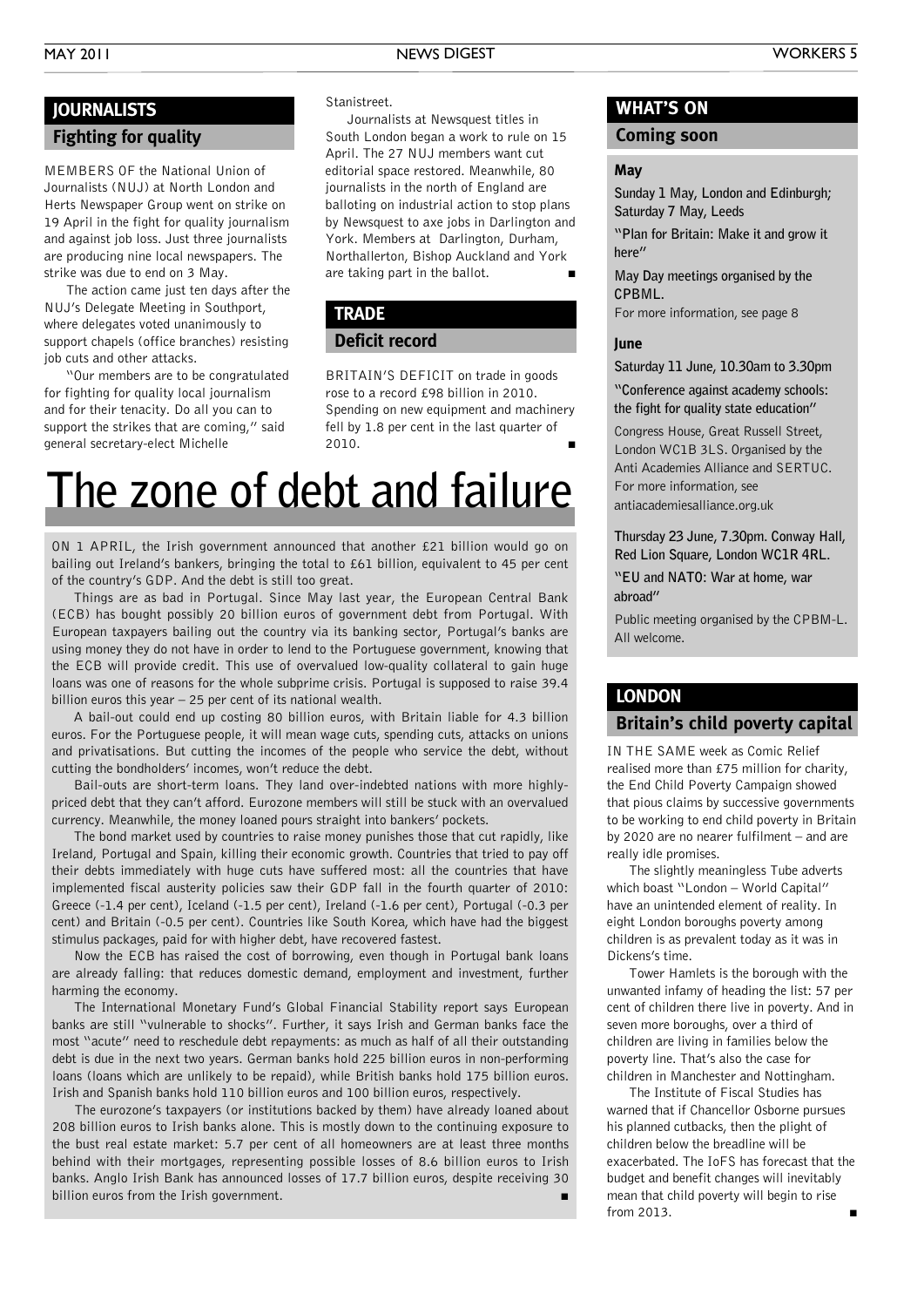The TUC demonstration on 26 March exceeded expectations, wit of union banners not seen in London for many years. Photograpl

### A day to build on: half a million workers on



**Hyde Park: <sup>a</sup> message from history.**





**Marchers stream over Blackfriars Bridge in a bid to join the dement** 



**Part of the big contingent of firefighters marching under the banners of the Fire Brigades Union.**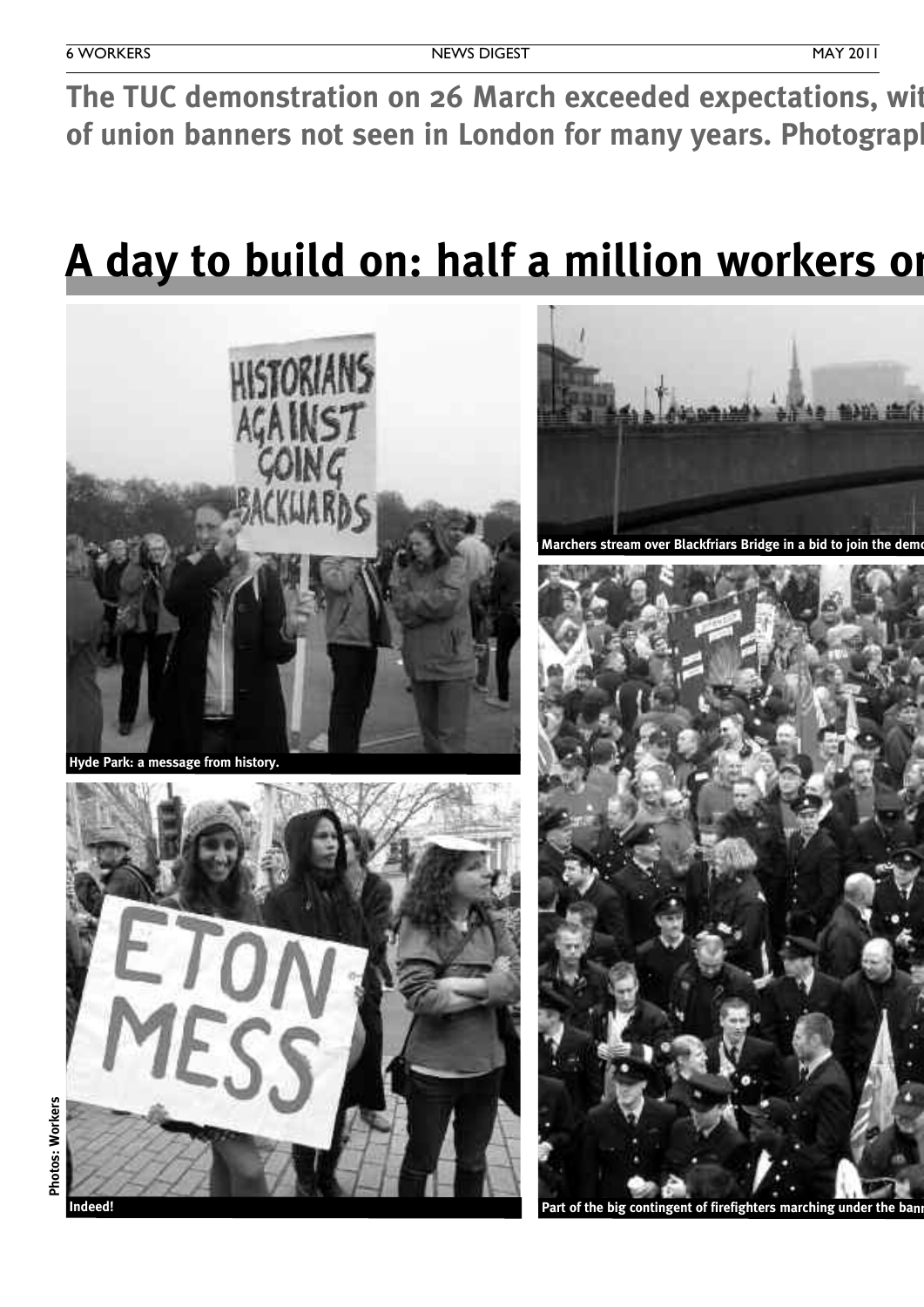h hundreds of thousands of workers marching behind an array hers from Workers were there to capture the spirit of the day...

### **A day to build on: half a million workers on the march in London**



**Marchers stream over Blackfriars Bridge in <sup>a</sup> bid to join the demonstration on the Embankment.**



**Part of the big contingent of firefighters marching under the banners of the Fire Brigades Union.**



**There are many tales of the demonstration. Here is just one – from the Isle of Wight.**

AT 7AM, five coaches left the Isle of Wight, bound for the anti-cuts demonstration in London, paid for by the unions Unison, Unite and PCS. The coaches were full of the island's trade unionists, community groups and concerned islanders.

The coaches arrived at the London Eye at about 11.30am. As we were on the opposite side of the River Thames to the where the demonstration was being held, we had to walk to Waterloo Bridge to cross over the river.

It was just as well we assembled our banners at the side of the coaches, as it would have been impossible on the Embankment, due to the huge crowds.

It took us the best part of an hour to

walk over Waterloo Bridge as the thousands of protesters funnelled into the main body of the demonstration. It took the others, with the Isle of Wight Trades Union Council banner about five hours to reach Piccadilly. We then had to make our way back to the coach, as it was leaving London at 5.15 pm. So we never quite made Hyde Park, to listen to the speeches by the trade union leaders.

Not until we were walking back to the coach did we hear about what the scum had done to the shops. They hijacked the demonstration and tried to discredit the trade union movement.

The demonstration was extremely peaceful and good-humoured, with plenty of playful banter. The various types of bands, from samba bands to jazz, and even a tank playing martial music, kept us entertained all the way.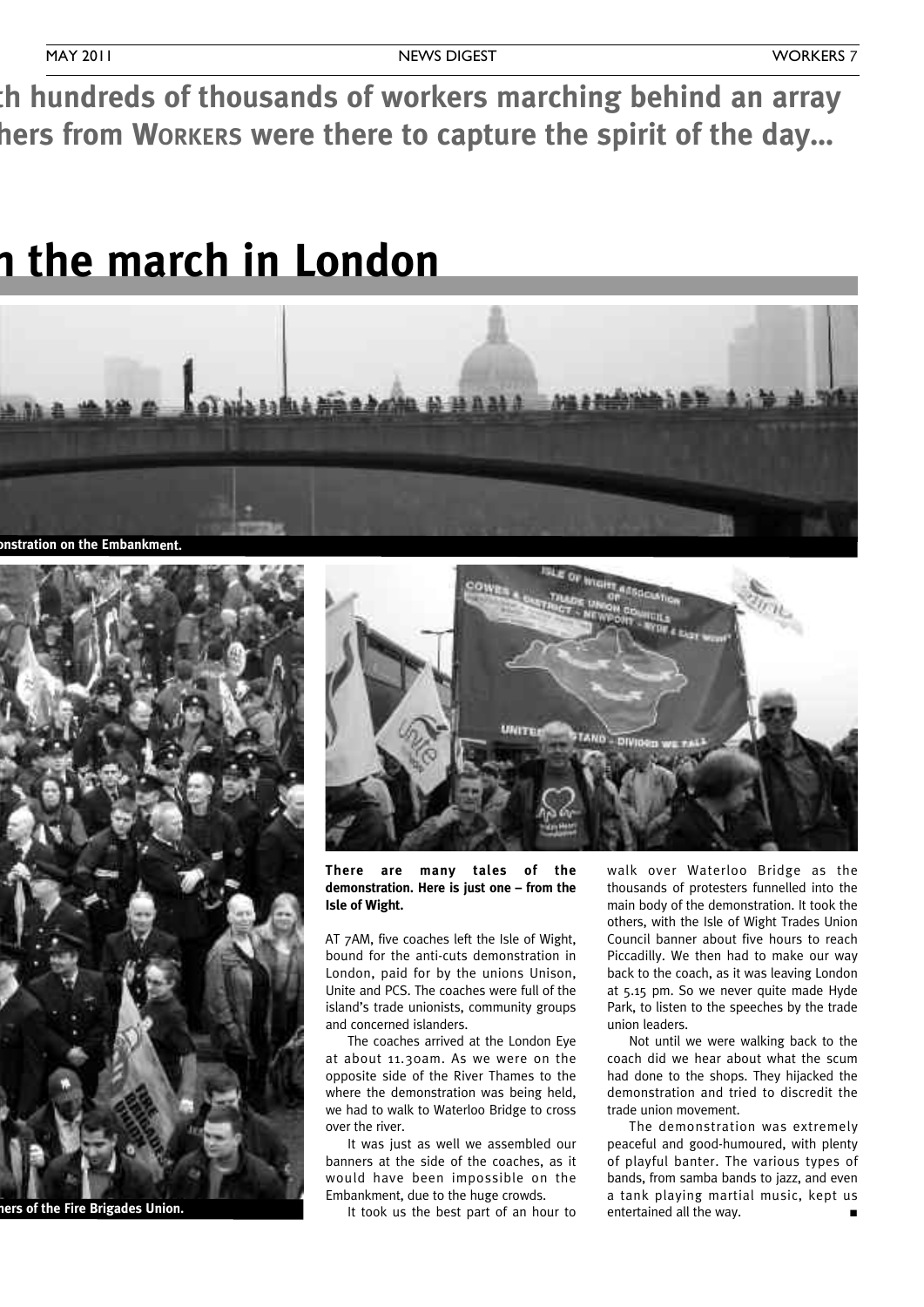## **MAY DAY MEETINGS**



**Sunday 1 May, 2 pm Speakers and refreshments Conway Hall, Red Lion Square, London WC1R 4RL (nearest tube: Holborn)**

**Sunday 1 May, 7.30 pm Speakers, music and discussion Word-Power Books, 43 West Nicolson St, Edinburgh EH8 9DB**

**Saturday 7 May, 12.00 pm Speakers and discussion Fox and Newt pub, 9 Burley Street, Leeds LS3 1LD**

### **PLAN FOR BRITAIN: MAKE IT AND GROW IT HERE**

Every economically successful nation has a national plan. Britain is one of the few not to have one. Capitalism cannot plan for our country's future because it sees nothing but grabbing profits whenever and wherever it can. The god of the free market renders economic planning impossible. Financial capital does not create wealth. It is the working class which will need to take responsibility and plan for Britain.

There is a wanton savagery about the government's attacks. It is moving with unparalleled haste to undo much of the progress that the British people have managed to win over decades, and to dismantle the real national economy, our industry and agriculture.

The challenge now for all thinking workers is to understand what is going on. What can be done?

The first step must be the understanding and acceptance of the fact that the speed of proposed change would be impossible had the Labour government not laid the basis for it so impeccably. In health and education, for instance, the legislation and thinking were put in place by Labour. Now the ConDems can pick them up and run away with them. Labour's adoration of City speculators and contempt for production allowed a free-for-all buying and selling of British industry and land for massive profits, assets sold abroad, farmers squeezed to bankruptcy by the big supermarkets – with no attempt to protect the interests of the people.

In its decline, capitalism has turned its back on Britain.

Finance capital is in charge in Britain, but it recognises no nation. It is happy to invest in commodities one day, move the money to bonds the next, from country to country, from industry to industry.

What sort of Britain do we want? What do we need to do to get it? First, a commitment to manufacture – making the things we need, and ensuring we have the skills and knowhow to service our own industries. And we need a plan for agriculture, deciding what we can grow and produce here to feed our people. An independent British industry and agriculture will create real wealth, the basis for a sound economy in which we can export to other countries and import those goods and food which cannot be produced here.

Ours is the authentic voice of a Britain that wants to live in a civilised society and plan how it will work, and is prepared to fight for its country. We have nowhere else to go.

**We invite you to attend our forthcoming May Day meetings – London, Edinburgh and Leeds – for one unified national working class.**

### **Celebrate May Day with the Communist Party All welcome**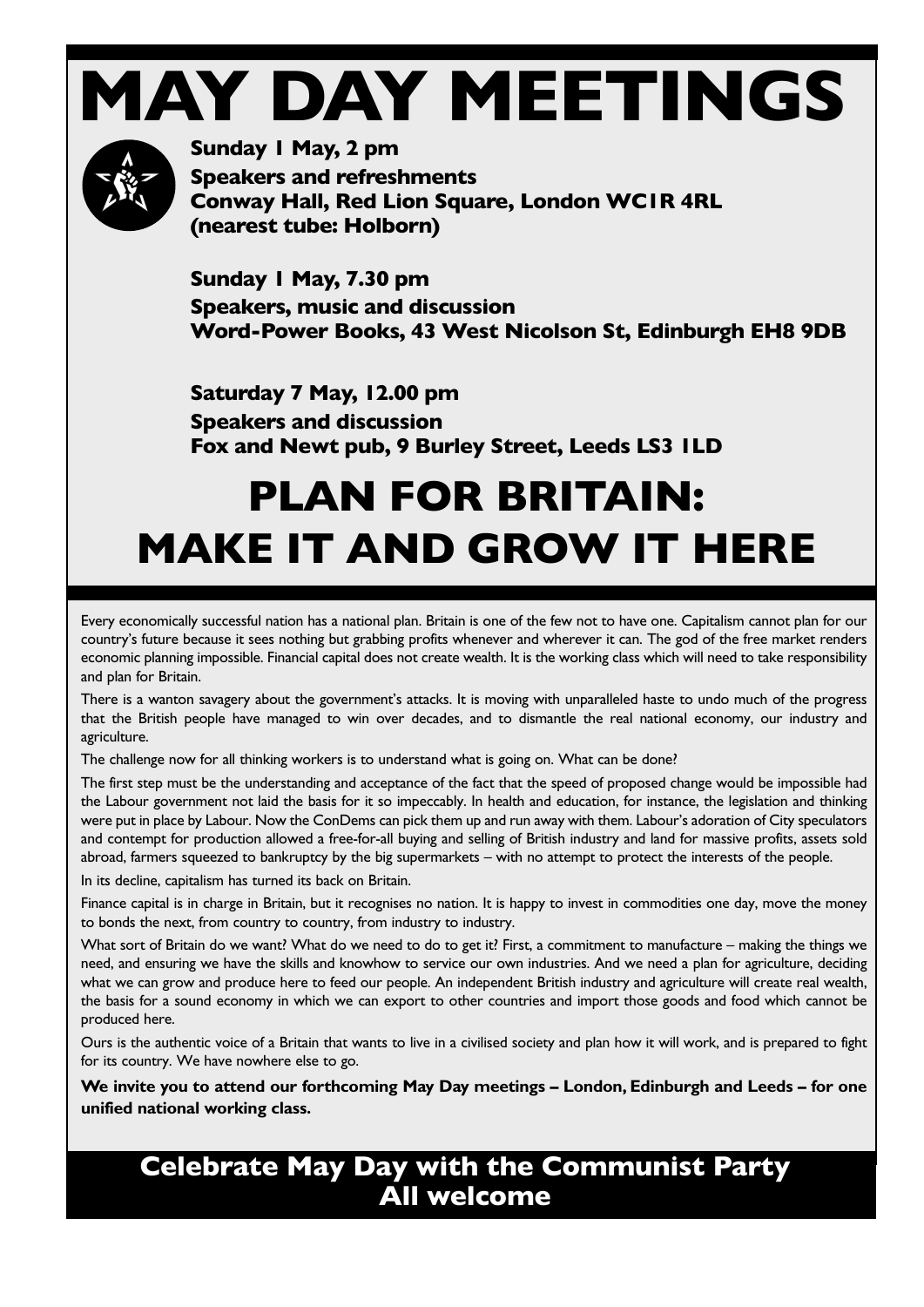**Nurses from the European Union are being allowed to register in Britain without meeting the same high requirements that apply to British nurses…**

### **EU directive undermines nursing**

THE NURSING profession in Britain is under attack from a number of directions. The EU and the British government are developing a vision for nursing which entails fewer registered nurses supervising a growing number of unregistered staff. Also the EU is trying to grab control over the qualification for registered nurses itself.

On the surface all seemed to have been going well. In Wales and Scotland entry to the nursing profession has been at degree level for some years. Now, starting in September 2011, the entire nursing registration programme in England will go to degree only and the diploma programmes will be phased out. However these educational changes are being introduced at a time of attack on the NHS and the numbers of staff available to supervise the new students is reducing. And now, as a result of an EU directive, it looks as if the staff on the Nursing and Midwifery register for the UK may not have the new improved qualification at all.

### **The EU attack**

For three decades EU legislation on mutual recognition of qualifications for regulated professionals has allowed EU nursing qualifications to be recognised in Britain. But the Nursing and Midwifery Council (NMC) as the regulator could set its own regulations and this meant that nurses who had an inferior qualification to the British standard could not join the register without further training. This included many nurses from Eastern Europe who did not have "equivalence" to the British qualifications.

But last year a new EU directive was passed which overrules the regulator and relaxes the regulations, so that now nurses who do not meet the same requirements as British nurses are joining the register. The number of EU nurses joining the register has shown a sharp rise since the rules were relaxed.

In addition to the substandard qualification issue, this same EU legislation prevents the NMC from testing the language ability of applicants. In contrast the NMC has the power to make nurses from outside the EU, including Australia (!), take a language test prior to registration in



**Nurses demonstrating on 26 March.**

Britain. The NMC is not happy about this limitation on its powers and has taken the lead in submitting evidence to the EU on behalf of 26 different regulators across Europe asking that they be allowed to conduct language tests, as failure to do so "puts patients at risk".

At the moment the EU is maintaining its position that language testing is the responsibility of the individual employer. Health unions and patient organisations have also objected. But the Royal College of Nursing's position is confused: it suggests the NMC should have the right to test individual EU nurses if it has a concern and is not advocating a test for all EU applicants. It is not clear how the individual approach advocated could be compatible with RCN policy on equal opportunity, which it advocates in all other matters.

The position of Patients Association Chief Executive Katherine Murphy seems a lot clearer. "How can we allow Europe to direct something as important as the delivery of safe care?" she asked.

### **The government attack**

If the government could see a ready-made source of cheap nursing labour – and does not care about the standard of their qualification or their ability to speak English – then it would soon be proposing a reduction in the number of nursing places at university. This is exactly what has happened: certain areas of the country have already been described as "overprovided", such as Scotland.

The nursing programme at the University of Glasgow – one of the best evaluated in the country and with one of the lowest attrition rates – is facing closure, which staff and students are opposing. In England reductions in nursing student places have been put forward for the next three years. By September 2013 there will be a third fewer nursing students starting their programme than in September 2010, despite a significant bulge in predicted retirements from the profession.

The government plans not only to replace registered British nurses with EU labour, some of whom will have inferior qualifications, but also to reduce the number of registered nurses altogether and replace them with healthcare assistants.

Of course assistants are not a new phenomenon, and most do an excellent job, but none is registered and so risks to patients remain. Healthcare assistants and their unions all want to see this role regulated to protect the public.

Legally, any assistant can only undertake nursing work that is delegated to them and is supervised by a registered professional. Any plan to radically reduce registered nurses means less supervision. A recent horrendous experiment at the Mid Staffordshire hospital with this type of "skill dilution" led to a significant number of patient deaths (soon to be explored further by a full public inquiry).

### **A way forward**

As the Patients Association has indicated, the safest way is for individual countries to educate and employ their own nurses. But in the short term nurses and patients must demand loudly that no EU nurse can join the NMC register without a language test. Secondly, the regulator must be allowed to set the standard for joining that register and not be overruled by an EU directive. Thirdly, being legally accountable for the care delivered, the registered nurse must continue to determine how much of the care can safely be delivered by an assistant. **■**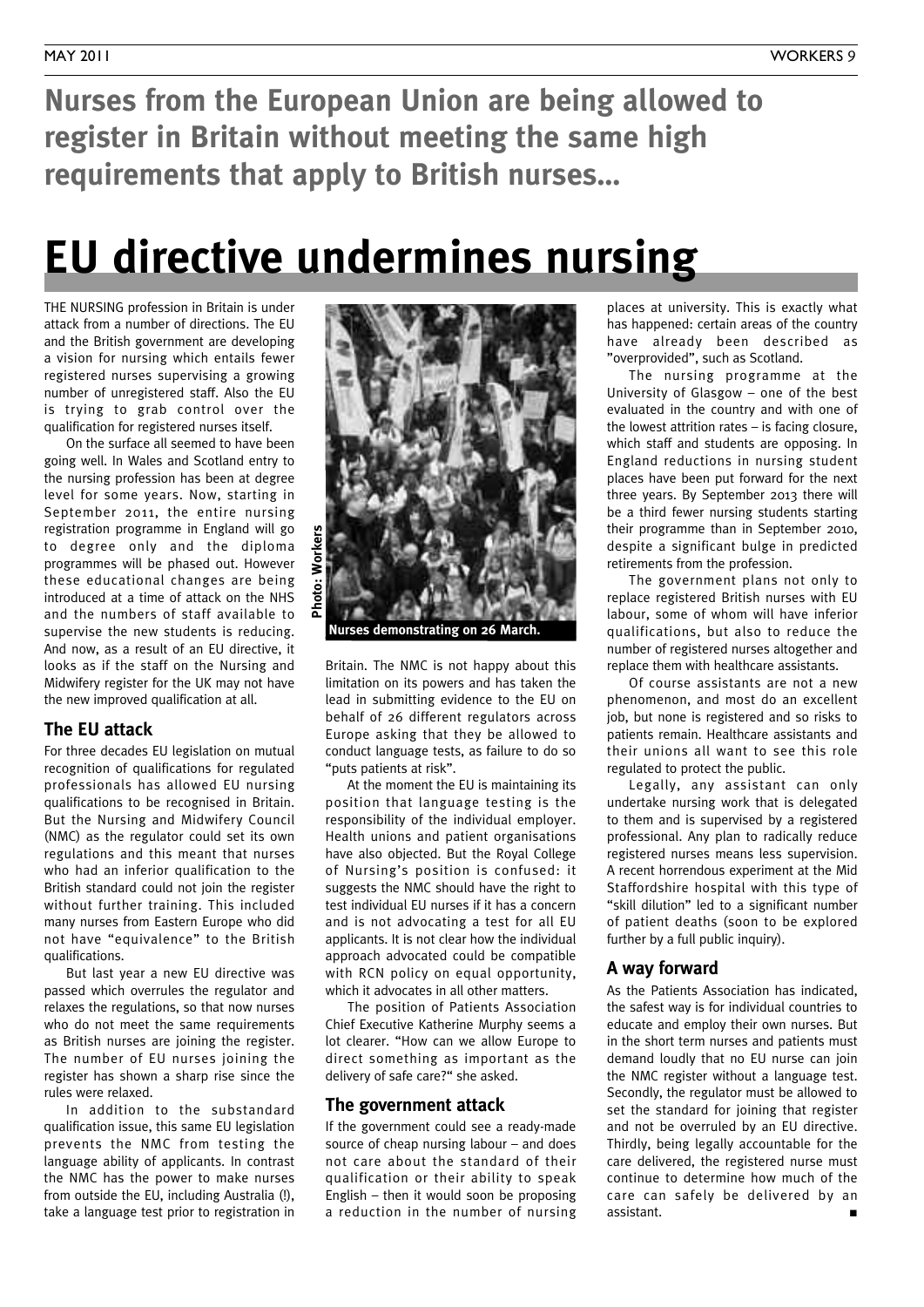The odds against moving into affordable housing have never be **ignored** by those who see housing as a source of profit not as a

### **Thirty years of attacks on social housing –**



Market Square, Poplar, east London: less than half a mile from Canary Wharf - and so a typical target for social cleansing, the driving **out of working-class families from areas convenient for the rich to live.**

AGAINST THE BACKDROP of a massive housing crisis, the coalition's decision to cut the social housing budget by more than half is the clearest indication that behind a smokescreen of reform they are determined to continue the destructive policy unleashed by Thatcher more than 30 years ago. That policy has been doggedly pursued by every government since.

Chancellor Osborne's March budget, in which he blathered about "…unblocking the planning system", has ensured that the gap between the number of households and the number of available homes will widen over the next five years. By 2016 it is estimated that 1.3 million new households will be formed, but that the

number of new homes being built will be some 700,000, barely half of what will be required. Uncontrolled mass immigration from the European Union contributes to the gap.

### **Driving up rents**

Further, housing minister Grant Shapps' proposal that social housing landlords increase their income by charging up to 80 per cent of market rates is set to drive up average weekly rents from £85 to £250. At the same time, the largest house builders are now concentrating on wealthier customers, typically those moving into second or third homes.

The odds against moving into

affordable housing have never been so highly stacked, particularly for the young. The combination of slack construction activity (102,570 homes built in 2010, the lowest level of completions since 1923) and ever harsher mortgage terms (the average deposit for first time buyers has risen from 10 per cent to 25 per cent of property value in the past three years) puts home ownership beyond the means of an increasing proportion of the population. Rents have rocketed in densely populated areas.

And Osborne's "reform" of the social housing budget means a further 500,000 people on the waiting list for affordable housing which already stands at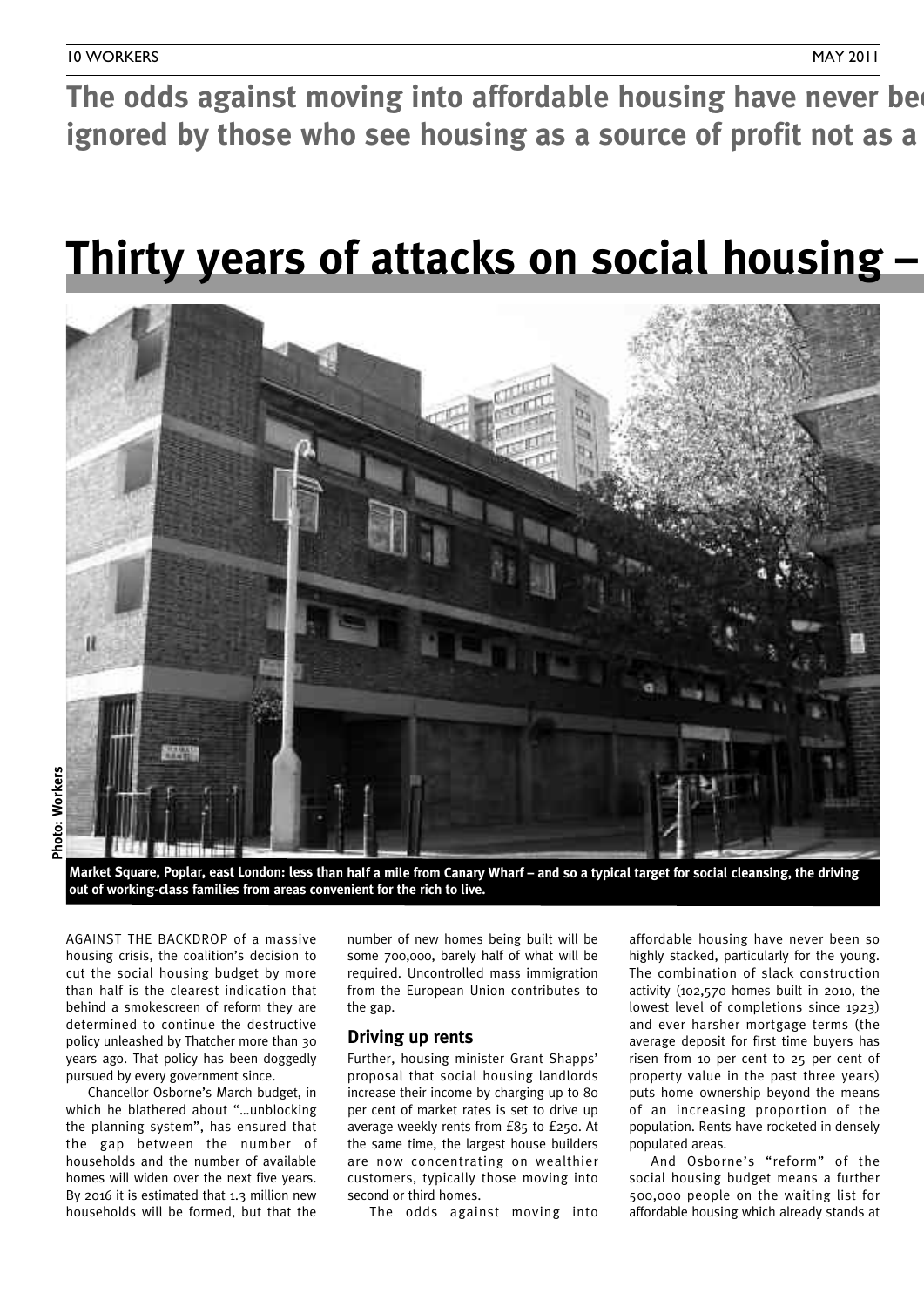### en so highly stacked, particularly for the young. But that's **basic** human need...

### **no** wonder there's a crisis

#### 4.5 million.

A 2008 report by the homeless charity Shelter found that more than 2 million people find their rent or mortgage a constant struggle, or are falling behind with payments and having their homes repossessed (48,000 in 2009). The situation is probably much worse now, and due to worsen further.

### **Benefit cap**

The changes in legislation, and particularly the cap on housing benefit will have its most severe impact on the large urban areas, none more so than in London. Since 2000, average rents in the capital have increased by 65 per cent, while the Consumer Prices Index has increased by just 17 per cent.

There will, in addition, be a 10 per cent cut in housing benefit for those unemployed for more than a year. (This latter cut described by no less a body than the Institute for Fiscal Studies as "…a blunt and punitive instrument to encourage people to find work.")

Within London, several of the inner boroughs have no private rents below the cap. The inescapable consequence is an exodus of people to the outer boroughs. In fact, it has already started – and outer boroughs such as Waltham Forest are anticipating it by moving their own tenants

out to create room for those to come.

The head of housing at one such borough, Havering, sees the writing on the wall. "The implication for a borough like Havering is we will have a flood of people moving in because of the lower costs. It will lead to a ghettoisation of benefit claimants." Not to mention the extra strain on education, health and other public services. It amounts to social cleansing.

Shelter puts it in a nutshell, recognising that the "…critical shortage of affordable housing means more and more people are being housed in the private sector, where rents are almost double those in social housing."

These punitive measures are often portrayed as the government getting tough with feckless wastrels. In fact only 22 per cent of households receiving housing benefit are unemployed – the problem is low wages and high rents.

The way housing benefit works can indeed be a barrier to moving back into work, but these moves actually increase disincentives and make matters worse. Furthermore, they represent a false economy as the costs of dealing with homelessness and other social problems rise.

It is clear that the system of housing benefit has effectively meant that taxpayers are subsidising buy-to-let

### **Social housing – and the attacks on it**

THE HISTORY of mass social housing begins with William Beveridge's Social Insurance and Allied Services report in 1942, ushering in the Welfare State.

In 1945, when the national debt (expressed as <sup>a</sup> proportion of GDP) was more than three times today's figure, the government adopted <sup>a</sup> huge council house building programme, part of the rebuilding of Britain after the war.

The 1960s saw slum clearances throughout the country and the rise of the tower block, complete with its own set of problems. At this time <sup>a</sup> quarter of the population were council tenants, up from <sup>10</sup> per cent in 1938.

In 1979 the election of Thatcher heralded <sup>a</sup> reversal of policy. Councils effectively lost their direct labour force and housebuilding was increasingly contracted from the private sector.

The Housing Act of 1980 brought in the right to buy, and one million council houses were sold within ten years. At the same time the Parker Morris standard, which specified minimum provision in terms of space, sanitation and heating, was abolished.

Subsequent governments have maintained this assault on housing. **■**

landlords, but the solution is regulation of the rented housing sector – effectively a return to the old rent tribunals which fixed "fair rents", set up in an attempt to deal with slum landlords.

In London, as in the rest of Britain, there is a requirement for a dramatic increase in the supply of all types of housing, particularly social housing, and an end to mass immigration, particularly the uncontrolled numbers arriving from the European Union.

Meanwhile, the largely unregulated private sector thrives on overcrowded, cold, damp and insecure provision. Thanks to this "market is king" approach, 1.4 million children live in bad housing. In 2007, 7.4 million homes failed to meet the Decent Homes Threshold, the government's own indicator.

### **Sleeping rough**

At the sharp end, 50,000 households are living in temporary accommodation arranged by local authorities, and homelessness sees many hundreds sleeping rough in towns and cities throughout Britain, often in the shadow of empty apartment buildings owned by speculators who prospered in the pell-mell "buy to let" rush.

This housing failure is also revealed in the construction industry. In 2009 there were 163,000 redundancies in the construction sector and nearly 3,000 firms entered administration. As public spending cuts bite, it is anticipated that as many as half a million workers could be laid off.

But calls to build more and more housing are not the answer – there is no more space in our cities. Instead, free up the many buildings left empty by speculators waiting for prices to rise.

A society that cannot house all its people adequately is not a "big" society, it is a broken society. Living in a secure and decent home is a basic human need. Poor housing equates to ill health, low achievement and unemployment – a Victorian slum prospect for 21st-century Britain. This will be the legacy from Cameron, Clegg, Pickles and the rest of the coalition of the unelectable if we allow them to get away with it. **■**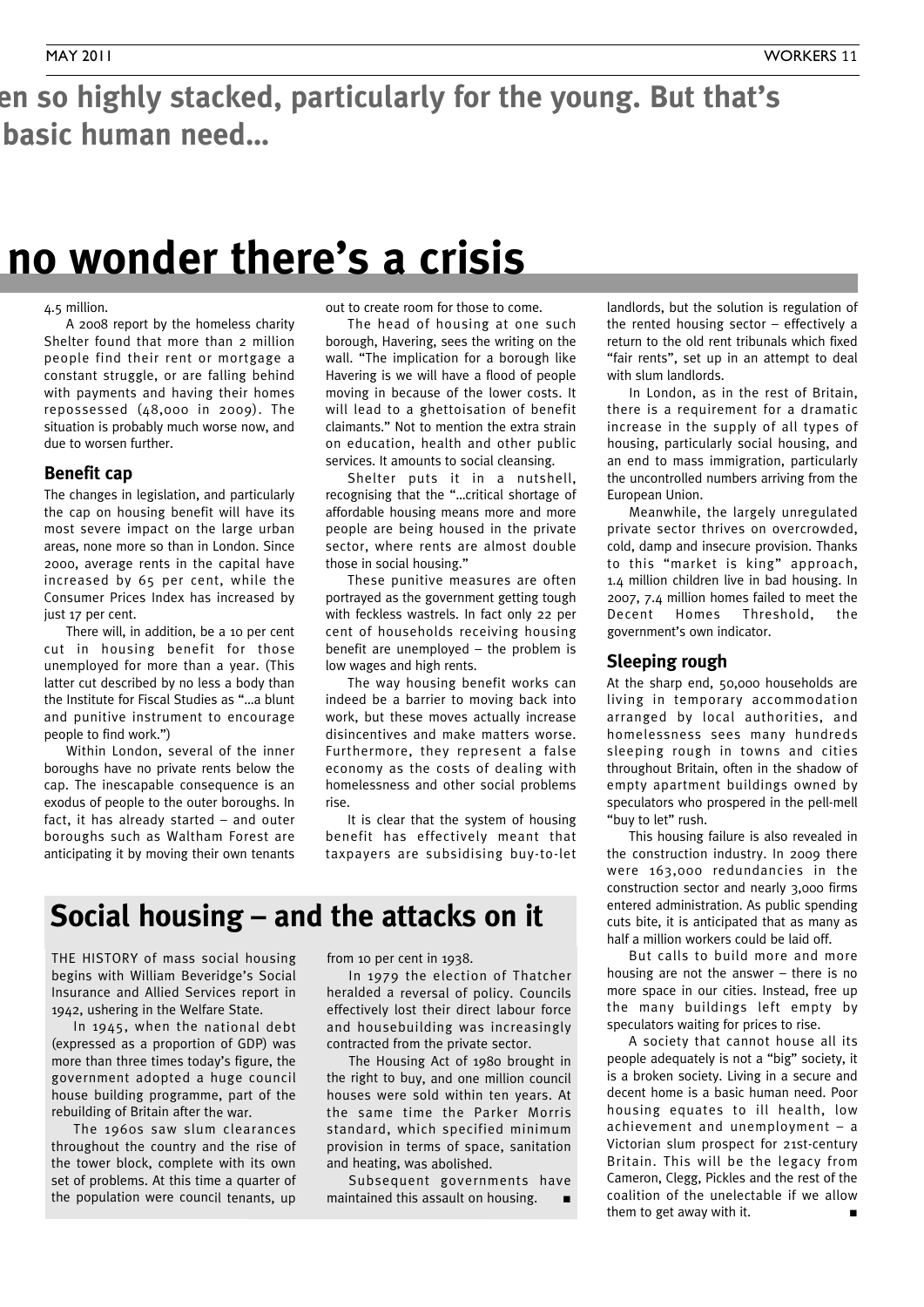**still in control on the Caribbean island…**

### **Cuba** – the 'dictatorship of the proletariat'



IF YOU WERE to take any notice of some of the British press recently, you would think that Cuba was about to re-establish capitalism, or at best that Cuba was outdoing Britain in its desire to sack public sector workers. Nothing could be further from the truth. Described as taking the revolution to the next stage after two decades of the "Special Period", it looks like a direct application of power and control by Cuban workers.

When the Soviet Union and Eastern Europe collapsed around 1990/91, Cuba lost 80 per cent of its trade and suffered a fall of more than 40 per cent in its GDP. Its economy was dependent on growing sugar, bought each year in total by the USSR, after the imposition of the US blockade. Food and manufactured goods, and in particular oil, came mainly from the USSR and Eastern Europe.

After the collapse, all this ceased and the USA tightened its blockade of Cuba

with the intention that Cuba also would collapse. The Cuban government declared a "Special Period not in time of war".

Cuba suffered power cuts and hunger, with shortages of everything. The economy was similar to that in wartime Britain with a black market, spivs and everything else. It was difficult to get to work because of the absence of fuel and no spare parts or tyres for buses. Often there was no work to do because of shortages of raw materials and items such as paper, pens and other essential goods.

### **Blockade**

The country used all its ingenuity to survive these hardships, but the USA tightened the blockade with the Helms Burton Act of 1996 and then the establishment of the Commission for Assistance to a Free Cuba (CAFC) with a budget of tens of millions of dollars to bribe Cubans to act as agents of the US in their attempts to overthrow the regime and appoint a US governor for the island and effectively annex Cuba to the US. Those Cubans arrested in 2003 and now being released were all on the payroll of CAFC.

Cuba managed its economy as best it could, developed trade links with countries around the world, especially with Latin America and the ALBA countries, as well as China, Russia, Africa, and Asia. It continued with its internationalist work and prepared to come out of the Special Period. By 2005, Cuba's economy had recovered its pre-crisis GDP. Tourism, biotechnology, scientific and medical services sectors had all contributed to this.

With very little access to international finance markets because of the blockade – and notwithstanding deals with Venezuela, China and Brazil – the saving of material resources and a more productive use of the workforce are seen as crucial sources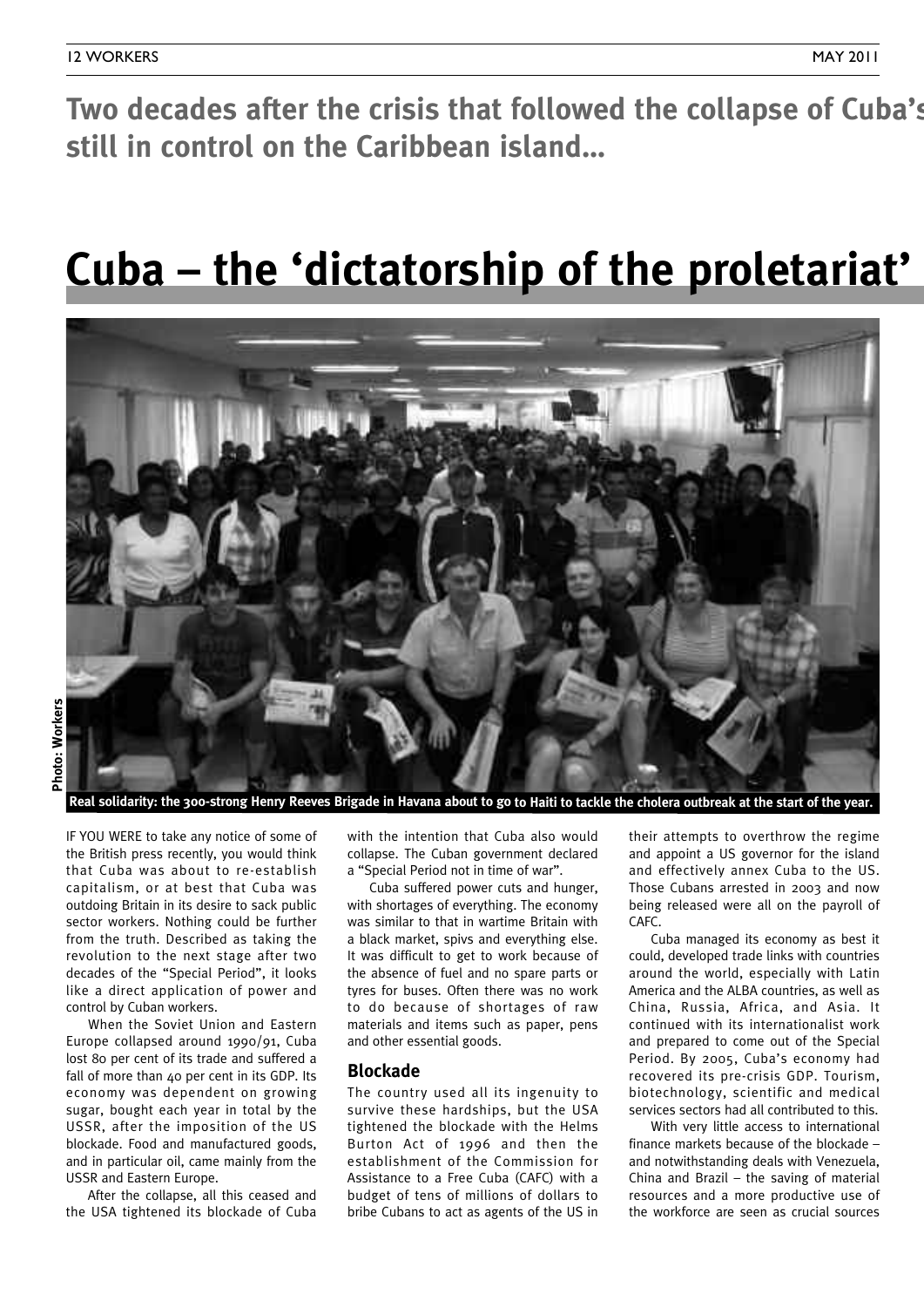### s main trading partner, the Soviet Union, the working class is

### **neans democracy for the workers**

of investment. Human capital (in the sense of organisation), educational and technical capacities played vital roles.

The sugar industry declined with retraining and redeployment of workers. Also, because of the right to free education, in particular higher education, guaranteed by the constitution, it has not been easy to develop crucial sectors of the economy, namely construction and agriculture. This is because Cuban youth has often preferred to seek professional qualifications rather than become bricklayers or farmhands. All the reforms enacted during the Special Period were discussed in specially convened "workers' parliaments" attended by over 3 million workers or 85 per cent of the workforce.

#### **Changes at work**

So, to exit the Special Period would require some changes in the world of work. Over the last decade, Cuba embarked on the development of a new Labour Code and a debate on the nature of the future workforce.

By 2006, the 19th Congress of the Cuban TUC noted the problems: the fall of the USSR, the intensified blockade, the global economic crisis and "our own deficiencies that comrade Fidel has repeatedly signalled". It also pointed to the moral and ideological impact of the Special Period. But the most important job had been done: "Nevertheless, the principal conquests of the Revolution have been preserved, first of all the political power of the workers," it said.

The task now was to move from crisis management to restoring normal working practices, including full use of the working day. It means modernising human resource management under Cuban standards, professionalising administration and re-codifying workers' legal rights and responsibilities in the changed world of work. It also means addressing the salary system and distribution of incomes.

Cuba's constitution guarantees the right to work, equal pay for equal work, health and safety protection at work, an eight-hour day, paid annual leave and social security. The law guarantees local

collective bargaining with unions and workers.

A process of consultation, similar to the earlier workers' parliaments in which workers and unions have a complete veto, has been under way for some years. All of the proposals are discussed by "asembleas", or workplace meetings. 1.5 million proposals from job descriptions and redeployment, to health and safety, productivity, incentives and salaries have already been discussed and voted upon at more than 20,000 asembleas.

What the British press describe as "massive public sector layoffs" are nothing of the kind. They are the result of this enormous consultation process controlled by workers. The press would not dare tell us this as it is far removed from our regressive anti-trade union laws. Those moving out of the direct state sector are from the overmanned sections and those services that should not be maintained by the state such as hairdressers. All will be offered full pay and training, either in higher education, skills training or in new areas of work.

the agricultural cooperative model into small-scale manufacturing and repair workshops. Others will receive training to become self-employed. New areas of work have arisen from the economic integration with Venezuela, Bolivia and the other countries in ALBA (the Bolivarian Alliance for the Peoples of Our America). This requires novel relations with private capital in those countries as joint companies are developed on the island. But Cuban workers will develop the regulations governing these ventures, insisting that the state will be the central feature and not market forces.

So, at all stages workers are in control. Unions can even initiate legislation; senior trade unionists sit in the National Assembly and participate in ministerial decision-making. Legislative proposals affecting workers are always referred to the unions for their agreement or criticism.

The dictatorship of the proletariat is a phrase used to describe a state totally controlled by workers in their own interest. If you ever wondered what it might look like, just have a look at Cuba, and particularly this process. **■**

These new areas include developing

### **Meet the Party**

**The Communist Party of Britain's new series of public meetings in London began in the autumn and continues into spring 2011. Except on May Day, all meetings are held in the Bertrand Russell room, Conway Hall, Red Lion Square, Holborn, London WC1R 4RL, nearest Tube Holborn.**

**The next meeting date will be Thursday 23 June 2011, 7.30pm. The subject is "EU and NATO: War at home, war abroad". Interspersed with these public meetings, the Party runs regular political study and discussion groups for interested workers.** M

**The Party's annual London May Day rally will be held on Sunday 1 May 2011, in Conway Hall, Holborn. There will also be May Day meetings in Edinburgh (Sunday 1 May) and Leeds (Saturday 7 May). For full details see page 8.** M

**As well as our regular public meetings we hold informal** M **discussions with interested workers and study sessions for those who want to take the discussion further. If you are interested we want to hear from you. Call us on 020 8801 9543 or e-mail to info@workers.org.uk**

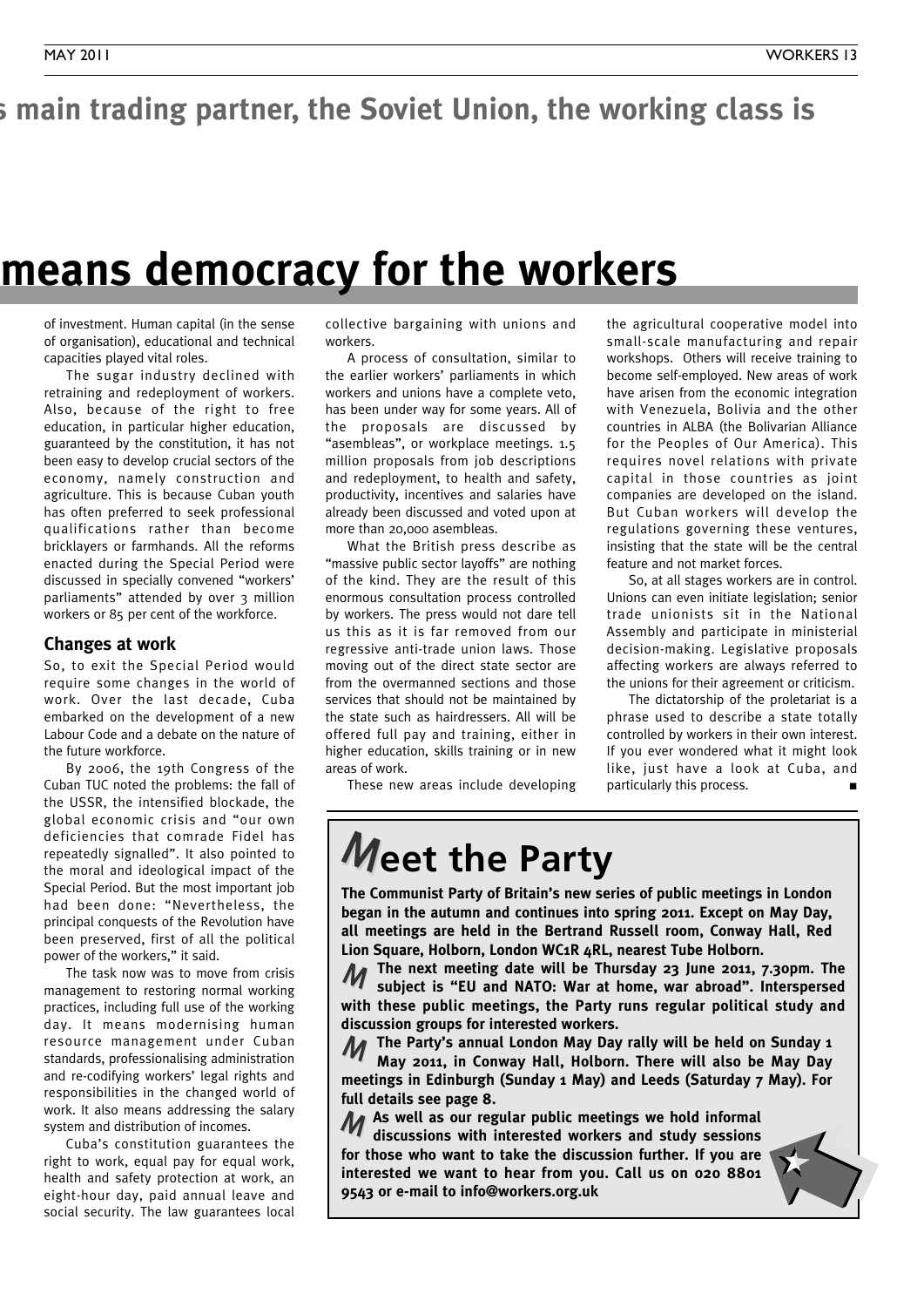**The devastation of the rail network that began in the 1960s was was** a conscious decision to move away from a state-owned indu And led by a transport minister whose family ran a road-constru

### **The profit-lined road to motorway madness**



IN THE 1950s and 1960s, politicians of both major parties scuppered a historic opportunity to develop an integrated transport system coordinating roads and railways, opting instead to embark on a massive development of motorways and trunk roads while decimating the comprehensive rail network.

At its zenith in 1913 Britain's railway system had 23,440 route miles. During the 1920s and 1930s a modest number of railway lines totaling 1,264 track miles were closed – mostly marginal country branch lines and short suburban lines facing competition from buses or trams.

With the onset of World War II, the railways became essential to the war effort and were heavily used. After 1945, despite much talk of modernisation, the government baulked at such spending on an "obsolete form of transport". When the railways were nationalised in 1948, they were in a substantially worn down condition, as little maintenance or investment was carried out during the war.

Railway closures began again with 3,318 miles of railway closed between 1948 and 1962. In the 1950s the expansion in

personal cars and road haulage began to attract passengers and goods from the railways. In an attempt to catch up, in 1955 the British Transport Commission unveiled a Modernisation Plan, which proposed to spend more than £1,240 million (£24.2 billion in today's money) on modernising the railways, replacing steam with diesel and electric locomotives.

The plan promised to win back traffic and restore the railways to profit by 1962. But though traffic on the railways remained fairly steady during the 1950s, costs rose faster than income as fares and freight charges were repeatedly frozen by governments. By the early 1960s the railways were in financial crisis with operating losses rising to £104 million in 1962. The BTC could no longer pay interest on borrowed money.

### **Beeching's Axe**

"Beeching's Axe", the popular name given to the Tory Government's drastic reduction in our nationalised railway lines and services, fell in the 1960s. Beeching saw railways as a business, not a public service or essential infrastructure. If parts of the

system did not pay their way (such as rural branch lines) they should close. His 1961 Report recommended wholesale closure of railway lines, removal of stopping passenger trains and closure of local stations on other lines that remained open. During the next decade, route miles were reduced by 25 per cent and 50 per cent of stations closed, together with the scrapping of a third of a million freight wagons. Tellingly, one of his first acts was to close railway workshops where rolling stock and locomotives were made and repaired.

Though Beeching advocated rail investment, successive governments were keener on the cost-saving elements of the report. Wilson's 1964 Labour government reneged on its election campaign promise to halt rail closures – continuing them at a faster rate than before until the end of the decade. Beeching's Axe sparked an outcry from communities especially rural ones that would lose their rail services, many of which had no other public transport. Not all the recommended closures were implemented; a number of lines were kept open for political reasons, for example the Far North Line and the West Highland Line in Scotland.

The government argued that many services could be provided more cheaply by buses. But the replacement bus services were far slower and less convenient than the train services they were meant to replace – extremely unpopular with the public. Most of them only lasted a few years before closure due to a lack of patronage.

Towards the end of the 1960s it became increasingly clear that rail closures were not producing the promised savings or bringing the rail system out of deficit, and were unlikely ever to do so. Many of the branch lines had acted as feeders to the main lines: their closure made main lines increasingly vulnerable. The process just encouraged more car usage. Likewise the railways' ability to transport goods and freight "door to door" was dramatically reduced. The development of the motorway network, the advent of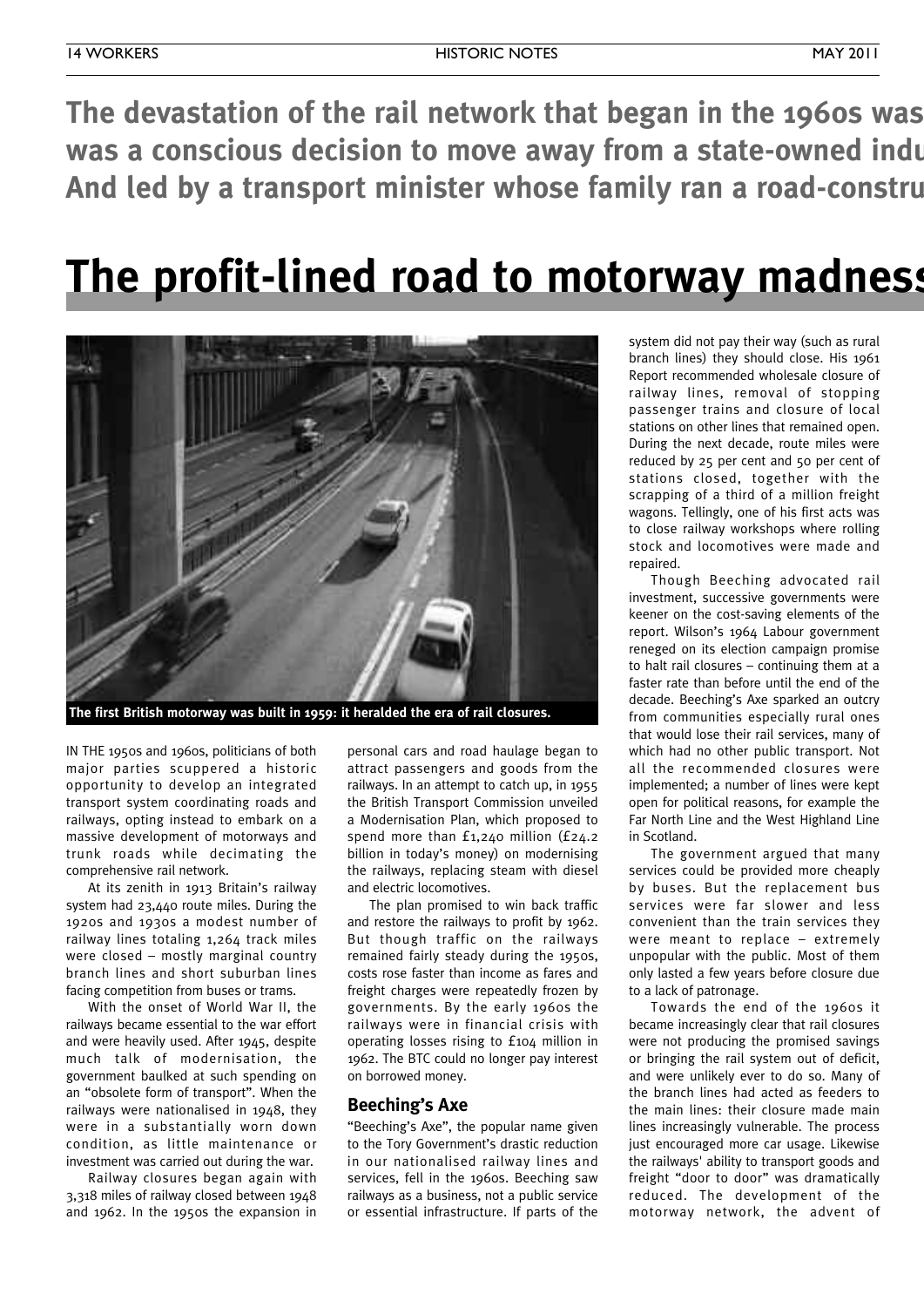**The profit-lined road to motorway madness**

**not** an accident. It *<u><b>stry to private profit.</u>* **And Red company...** 

> containerisation and improvements in road haulage vehicles gave long-distance road transport an advantage.

> Also, many of the closed lines had run at only a small deficit, whereas the busiest commuter routes had always lost the greatest amount of money, but it would have been more impractical and politically dangerous to close them.

#### **Motorways and trunk roads**

The attitude to road transport was entirely different. During the Second World War, Britain's badly congested roads had been identified for post-war reconstruction. The 1949 Special Roads Act eventually led to motorways appearing all over the country. A Tory government then denationalised road transport, putting 24,000 lorries back into the hands of private hauliers.

Ernest Marples, from 1959 to 1964 the transport minister in Harold Macmillan's Conservative government and also a director of a road-construction company (his two-thirds shareholding divested to his wife while he was a minister), masterminded the motorway expansion programme.

Interestingly, it was Marples who also appointed Beeching to head British Railways. In December 1959 the first section of the M1 opened to traffic and inaugurated the 1960s motorway mania that added a thousand miles of motorway by the end of the decade. So the person ultimately responsible for closing the railways was also getting the contracts to build the roads that would have to replace them.

### **Why did it happen?**

Setting aside Marples's personal interests, capitalism was simply serving its class interests, as rail trade unions were relatively strong compared to those in the road haulage industry.

The successful 1955 rail dispute lingered in our rulers' minds. So private companies involved in road haulage and road construction were enriched, while the state-owned rail industry with its notions of service and safety was undermined. **■**

### **More from our series on aspects of Marxist thinking** More from our serie *ARISTOCRACY*

**Anxious to work out why the oldest working class, the British, had avoided moving to revolution, external commentators at the height of empire concocted a false argument in an effort to explain away this behaviour and in some circles it is still lazily dispensed a century or so later.**

The argument asserted that a section of the working class was bribed by imperialism with "crumbs" from the British Empire's industrial and colonial monopoly and formed a "labour aristocracy" that held back the revolution out of privileged self-interest. The first person to promote this erroneous notion was Engels in the 1850s (particularly after Marx's death in 1883); then later it was adopted by Lenin, desperate to understand the reason why workers in western Europe stuck to the Second International's social democracy and ended up endorsing the fratricidal bloodbath of the First World War.

But the case for bribery is not supported by the actual facts of history. No capitalist ever voluntarily cedes more pay collectively to groups of workers. Increases are extracted from the employer either by class organisation and action, or are driven by skill or labour shortages. By the latter half of the 19th century, the skilled craft unions were well organised and exploited their position to force higher wages from their employers, particularly as there were no more reserves of rural labour – these had already been absorbed into urban, factory development. In such circumstances the bargaining power of workers is greatly enhanced (a process starting to happen currently in China). Dread of skilled workers underlies the false notion of a "labour aristocracy".

When imperialism and colonial rule were at their heyday in the late nineteenth century and early twentieth century, British workers gained nothing from empire. Indeed poverty and unemployment were widespread; witness the poor physical state of many of those enlisting for war. Industrial and imperial monopolists in Britain were content to fritter away large amounts of their wealth on ostentatious display in their newlyconstructed mansions.

The phoney argument also conveniently ignored the awkward fact that the standard of living of the working class was higher in certain countries (Sweden, Denmark) which had no colonies, but lower in countries which had large colonial territories (France, Belgium).

Blaming all on the role of a "labour aristocracy" ascribes lack of revolutionary progress to an imaginary, external, venal cause. The truth is both much simpler and yet harder to accept. Workers, though prepared to struggle against aspects of the system, were willing to live with capitalism. As capitalism now lurches further into absolute decline, the pressing task is to change the ideology of our working class. Our class is the source of change.

#### **Interested in these ideas?**

• Go along to meetings in your part of the country, or join in study to help push forward the thinking of our class. Get in touch to find out how to take part.

• Get a list of our publications by sending an A5 sae to the address below, or by email.

• Subscribe to WORKERS, our monthly magazine, by going to www.workers.org.uk or by sending £15 for a year's issues (cheques payable to WORKERS) to the address below.

### **WORKERS**

78 Seymour Avenue, London N17 9EB

email info@workers.org.uk www.workers.org.uk phone 020 8801 9543